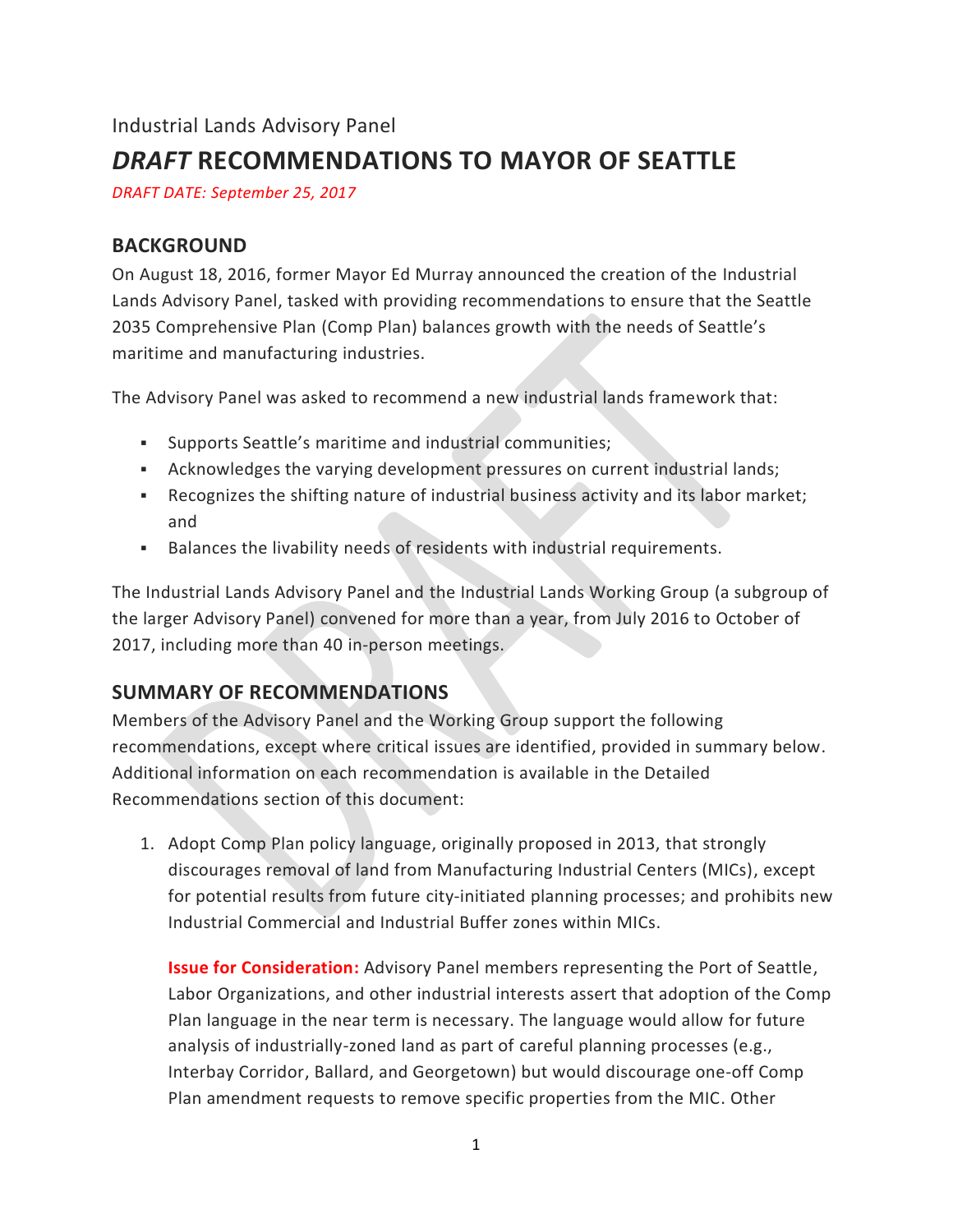members suggest that such changes should be delayed until studies for the Interbay Corridor, Ballard, and Georgetown are completed.

- 2. Develop and adopt citywide industrial protection regulations to fix platting loopholes and stop unintended non-industrial development.
- 3. Conduct a citywide analysis of Commercial 1, Commercial 2, Industrial Buffer, Industrial Commercial Zones, and other industrially-zoned land outside of the M/ICs, where market forces over time have prevented these zones from achieving their intended purposes. Findings from the analysis should be used to show the effectiveness of existing zoning; and to determine how much auto-oriented industrial and commercial land is needed to support current/future local and regional populations.
- 4. Develop the "SODO Concept," an innovative incentive program that would allow new transit-oriented office development when new industrial development is provided, and would severely limit single occupancy vehicle (SOV) and other non-freight trips in the area. Fees generated by the incentive program would be used to make freight mobility and safety improvements in SODO and contribute to the City's Mandatory Housing Affordability (MHA) program. To explore the SODO concept, a pro forma analysis, a mobility study, and an environmental impact statement should be completed.

**Issue for Consideration:** Advisory Panel support to explore the SODO concept is dependent on the following conditions:

- a. Prohibition on residential uses would be maintained;
- b. Land within the shoreline district would not be included;
- c. A requirement for approximately one floor of industrial uses<sup>1</sup>;
- d. Strict parking maximums for office uses;
- e. On-street parking management that allows industrial activities (e.g., parking and loading) to continue in the right-of-way;

 $<sup>1</sup>$  Industrial uses are non-office uses allowed outright in industrial zones per Seattle Municipal Code</sup> 23.50.012, including Food processing, Custom and craft work, light manufacturing, general manufacturing, heavy manufacturing, warehouse, wholesale showroom, construction services, marine sales and services, and urban farm.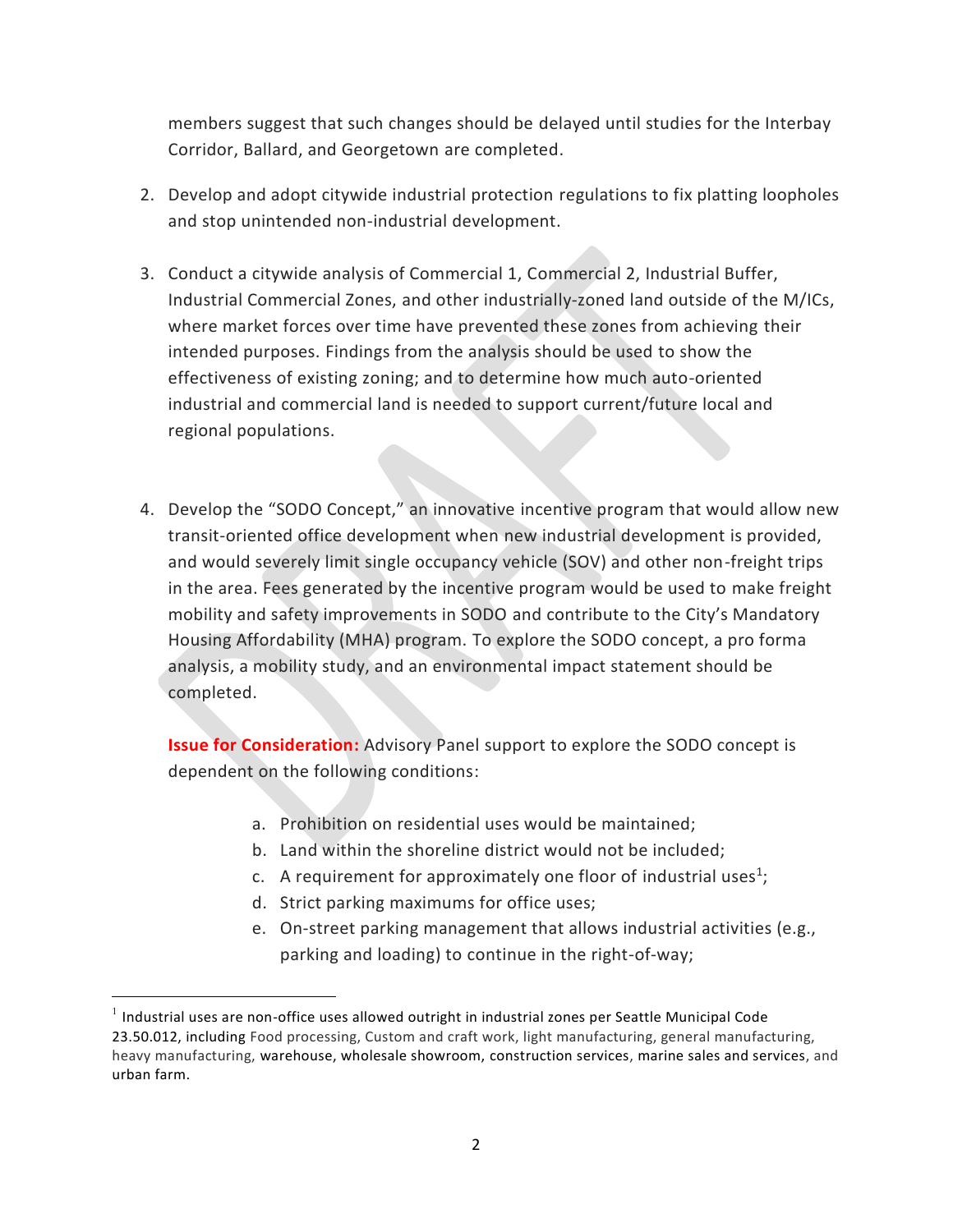- f. Use of traditional and innovative transportation demand management solutions;
- g. Use of fees generated by the incentive program to make freight mobility and safety improvements for all modes; and
- h. The incentive program will be evaluated to verify that it is creating space for industrial activities and is contributing towards transportation improvements.

**Issue for Consideration:** Some developers on the Advisory Panel advocated to include housing in close proximity to SODO Link Light Rail Stations as part of the City's response to the current housing crisis. However, the City is creating substantial additional housing capacity through the City-wide MHA rezones, and SODO could serve as a job center near high-capacity transit. In addition, after considering existing Comp Plan policies to separate residential and industrial uses, noise and emissions typically associated with industrial uses, environmental contamination issues that exist in much of SODO, proximity to major roadway and railway pollution generators, and the lack of amenities (e.g., parks, open space, schools, etc.) needed to support residential uses, the majority of the Advisory Panel agreed that residential uses should not be considered for the SODO Concept.

With the Housing Affordability and Livability Agenda, we are adding 20,000 more units over the no-action alternative, for a total of 95,000 over 20 years. The SODO Concept would help to achieve Seattle's housing goals by requiring, as part of an incentive program, contributions to the City's MHA program.

5. Complete the Georgetown Mobility Study and prioritize near-term projects that will improve mobility for all users in Georgetown.

**Issue for Consideration:** Industrial stakeholders want to that ensure that specific improvements, including speed reduction and safety improvements along Airport Way South and a trail connection between Georgetown and South Park, don't impact freight mobility.

6. Conduct three planning processes, one for the Interbay corridor, one for a portion of the Ballard MIC, and one for Georgetown to determine future zoning for these changing areas.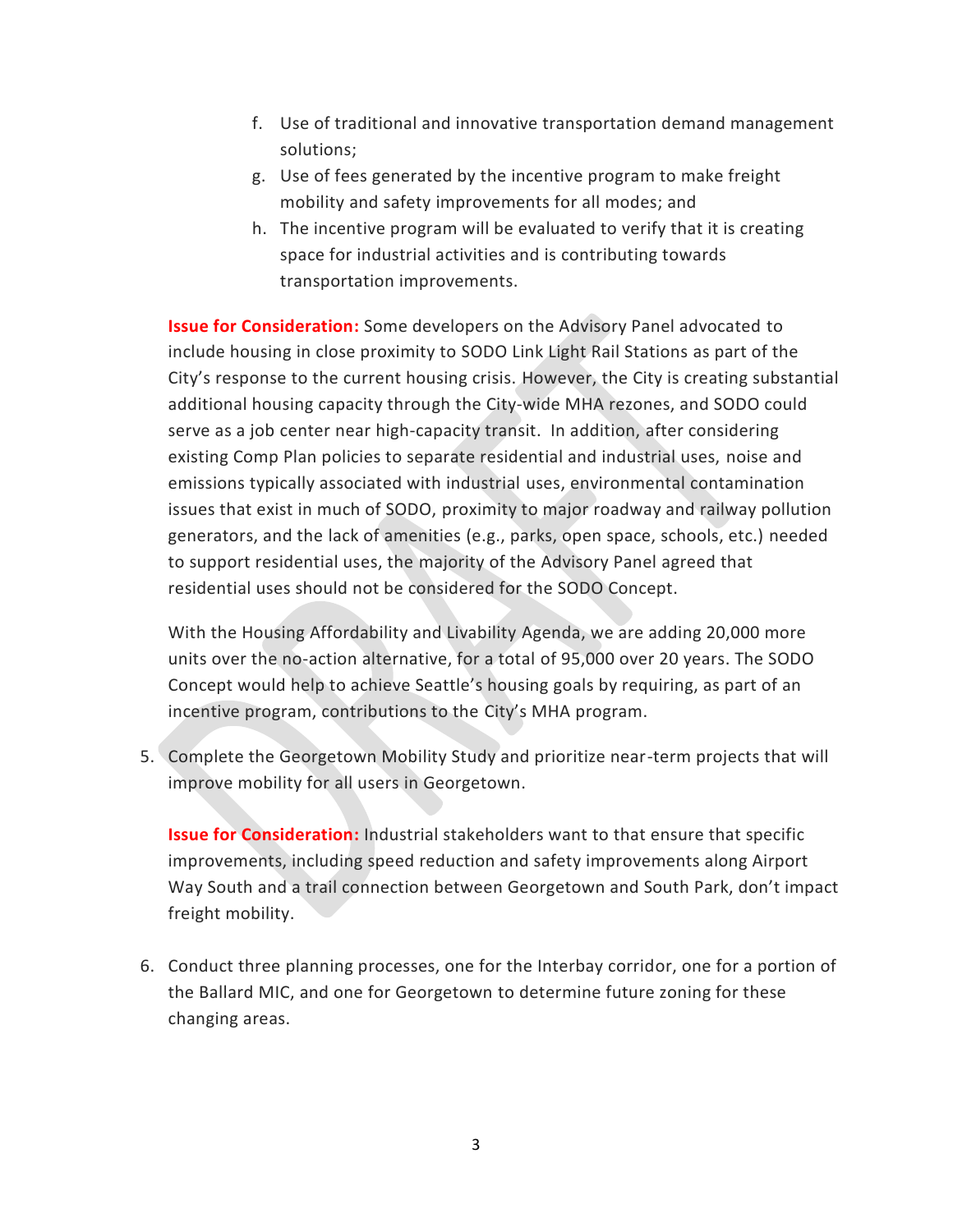#### **ADVISORY PANEL**

Members of the Advisory Panel included the following representatives from the Port of Seattle, developers, industry, labor and the community:

- Councilmember Rob Johnson, City of Seattle
- Commissioner John Creighton, Port of Seattle/Northwest Seaport Alliance
- Warren Aakervik, Ballard Oil
- Roger Bialous, Georgetown Brewing
- Dave Gering, Manufacturing Industrial Council of Seattle
- Ginny Gilder, Interbay property owner/ Seattle Storm
- **Erin Goodman, SODO Business** Improvement Area
- Nicole Grant, M.L. King County Labor Council
- **■** Mikel Hansen, Sabey Corporation
- **·** Johan Hellman, BNSF Railway
- **EXECT:** Henry Liebman, American Life (alternate, Greg Steinhauer)
- **■** Matt Lyons, Nucor Corporation
- Jill Mackie, Vigor/Kvichak Shipyards
- Don Marcy, NAIOP Commercial Real Estate Development Association
- Terri Mast, Inland Boatman's Union
- Jack McCullough, McCullough Hill Leary
- Fred Mendoza, Public Stadium Authority
- John Odland, MacMillan-Piper
- **Greg Ramirez, Georgetown Community** Council
- John Persak, International Longshore and Warehouse Union Local 19
- Joe Ritzman, SSA Marine
- Doug Rosen, Alaskan Copper/Property **Owner**
- **Tony Ross, Ocean Beauty Seafoods**
- Greg Smith, Urban Visions
- Jose Vasquez, South Park Area Redevelopment Committee
- Eugene Wasserman, North Seattle Industrial Association
- Lindsay Wolpa, Port of Seattle/Northwest Seaport Alliance

#### **WORKING GROUP**

A working group composed of City of Seattle staff and members of the Advisory Panel was created to translate findings from the Land Use and Employment Study and the observations and priorities of the Advisory Panel into recommendations for Mayor Ed Murray to consider.

Members of the Working Group included: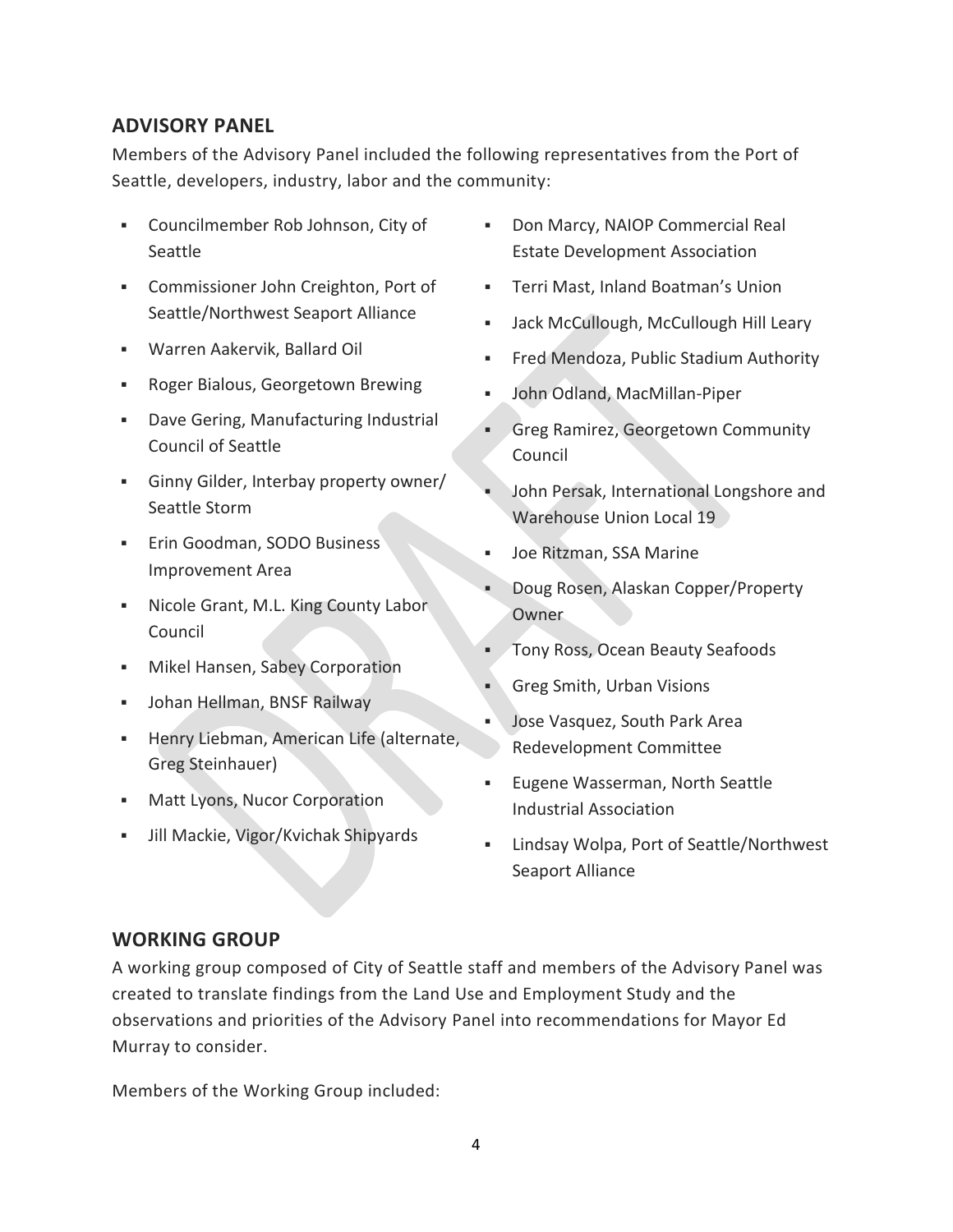- Rebecca Lovell, Office of Economic Development
- Roque Deherrera, Office of Economic Development
- Tom Hauger, Office of Planning and Community Development
- Mike Podowski, Seattle Department of Construction and Inspections
- Michelle Caulfield, Office of Sustainability and Environment
- **EXEC** Tracy Krawczyk, Seattle Department of Transpiration
- Diane Wiatr, Seattle Department of Transportation
- **EXE** Sara Belz, Department of Neighborhoods
- Robert Feldstein, Mayor's Office of Policy and Innovation
- Quinn Majeski, Mayor's Office of Policy and Innovation
- Spencer Williams, Councilmember Rob Johnson's Office
- Dave Gering, Manufacturing Industrial Council of Seattle
- Henry Liebman, American Life (alternate, Greg Steinhauer)
- Don Marcy, NAIOP Commercial Real Estate Development Association
- Jack McCullough, McCullough Hill Leary, PS
- Greg Ramirez, Georgetown Community Council
- John Persak, International Longshore and Warehouse Union Local 19
- Greg Smith, Urban Visions
- Eugene Wasserman, North Seattle Industrial Association
- Lindsay Wolpa, Port of Seattle/Northwest Seaport Alliance

#### **LAND USE AND EMPLOYMENT STUDY**

In October of 2016, Community Attributes, Inc. (CAI) was selected through a competitive process to conduct a study that would provide the Advisory Panel with a clear understanding of the existing conditions of Seattle's maritime, manufacturing and industrial lands; so that it could make informed and balanced recommendations to the Mayor on how to manage the City's growth through the policies of the 2035 Comp Plan.

CAI was asked to perform three specific objectives:

- 1. Catalog and locate the current mix of industrial activity in Seattle;
- 2. Quantify the contribution of Seattle's industrial uses to the City's workforce composition.
- 3. Considering infrastructure and fixed and essential assets, quantify the cost of bringing existing assets up to current standards, and weigh opportunity costs potential rezoning. This third objective was later modified, with agreement between the Advisory Group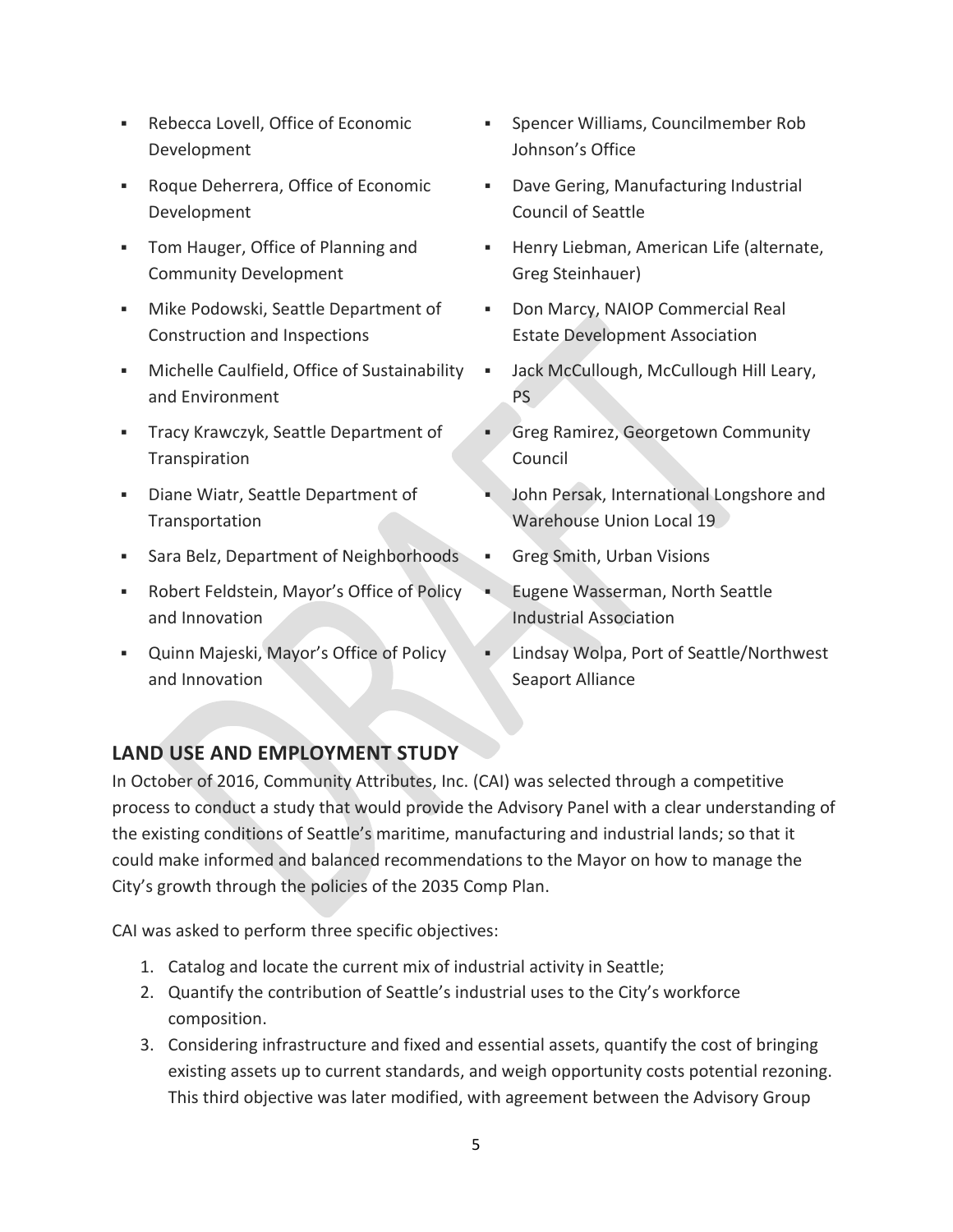and the City of Seattle, to map transit infrastructure and infrastructure that is critical to manufacturing and maritime industries.

The findings of the Industrial Lands Land Use and Employment Study (attached) show two healthy industrial centers with extraordinarily low vacancy rates. However, within those centers exist several "notable areas," where inadequate land use controls and market forces have resulted in significant non-industrial land uses:

- 1. The majority of parcels (56%) and the majority of land area (80%) within the Greater Duwamish Manufacturing Industrial Center (MIC) and the Ballard North-end Manufacturing Industrial Center are devoted to industrial use;
- 2. Vacancy rates in the MIC and BINMIC are extraordinarily low;
- 3. Approximately 50% of all industrial jobs in Seattle are located within the Duwamish MIC and BINMIC; and
- 4. Within the Duwamish MIC and BINMIC, there are a few isolated "notable areas" where there are higher concentrations of nonindustrial uses.

### **DETAILED RECOMMENDATIONS**

### **1 Citywide Industrial Protections**

The Industrial Lands Land Use and Employment Study recognizes "notable areas," areas within industrial zones where there are high concentrations of non-industrial uses. These "notable areas" were created by a combination of market forces and inadequate land use controls to protect industrial lands for industrial uses.

The following industrial protection recommendations are required to realize the full, original intent of a regulatory program designed to protect and grow Seattle's industrial economy.

### **A. Adopt New Comprehensive Plan Language to Protect Industrial Lands for Industrial Uses**

*Responsible Agency:* Office of Planning and Community Development *Timing*: Adopted Q2 2018 *Related Work*: 2013 Duwamish MI/C Policy and Land Use Study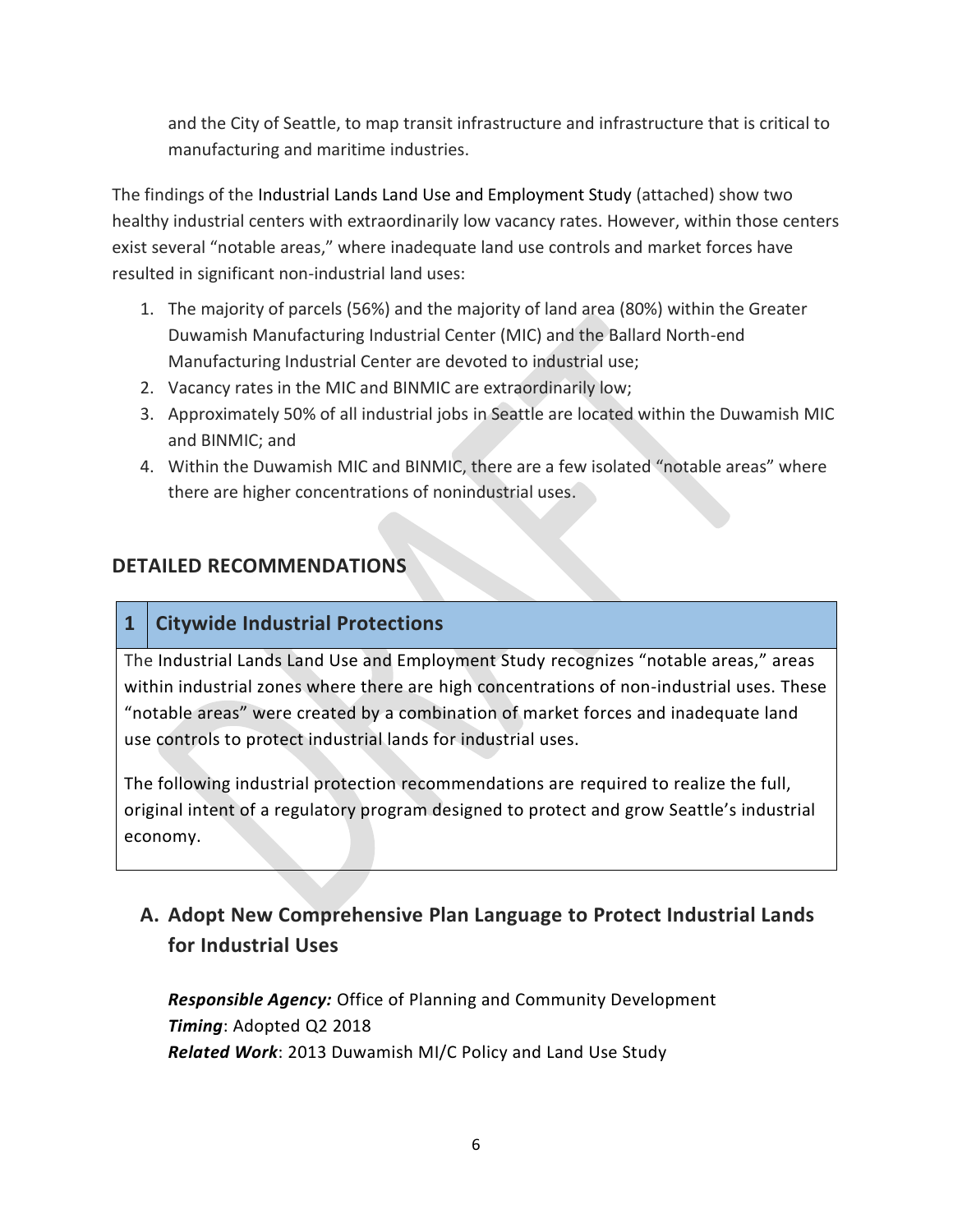The recommended language shown below was originally developed as part of the study of the Greater Duwamish Manufacturing and Industrial Center Policy and Land Use Study, released in December 2013. Maritime and industrial stakeholders have been advocating for its adoption ever since. The language is would raise the threshold to remove any land from Seattle's two M/ICs and to prohibit new Industrial Commercial zoning within M/ICs, where new development has been predominantly office buildings.

The 2013 language has been modified (changes are underlined) by this proposal to acknowledge future planning processes, including one for the Interbay corridor, one for a portion of the Ballard M/IC, and one for Georgetown. The new language does not presuppose any outcomes but preserves the ability to remove land from the M/ICs if recommended as a result of a planning process initiated by the City that includes a wide range of industrial and non-industrial stakeholders.

The Advisory Panel recommends that the following language be added to the Comp Plan:

| A. Do not remove land from a designated M/IC unless either:               |                                                       |
|---------------------------------------------------------------------------|-------------------------------------------------------|
| 1. All of the following are true:                                         |                                                       |
|                                                                           | a. the proposed use is identified;                    |
| b.                                                                        | there is insufficient appropriately zoned land        |
|                                                                           | elsewhere in the city for the proposed use;           |
| $\mathcal{C}$ .                                                           | the proposed use would not displace an existing       |
|                                                                           | industrial use; and                                   |
|                                                                           | d. the proposed use would not adversely affect nearby |
|                                                                           | industrial operations; or                             |
| 2. Removal is recommended as a result of a planning process               |                                                       |
| initiated by the City that includes a wide range of industrial and        |                                                       |
| non-industrial stakeholders.                                              |                                                       |
| B. Do not allow new IC or IB zoning in the M/IC, except when new IC or IB |                                                       |
| zoning is recommended as a result of a planning process initiated by the  |                                                       |
| City that includes a wide range of industrial and non-industrial          |                                                       |
| stakeholders;                                                             |                                                       |
|                                                                           |                                                       |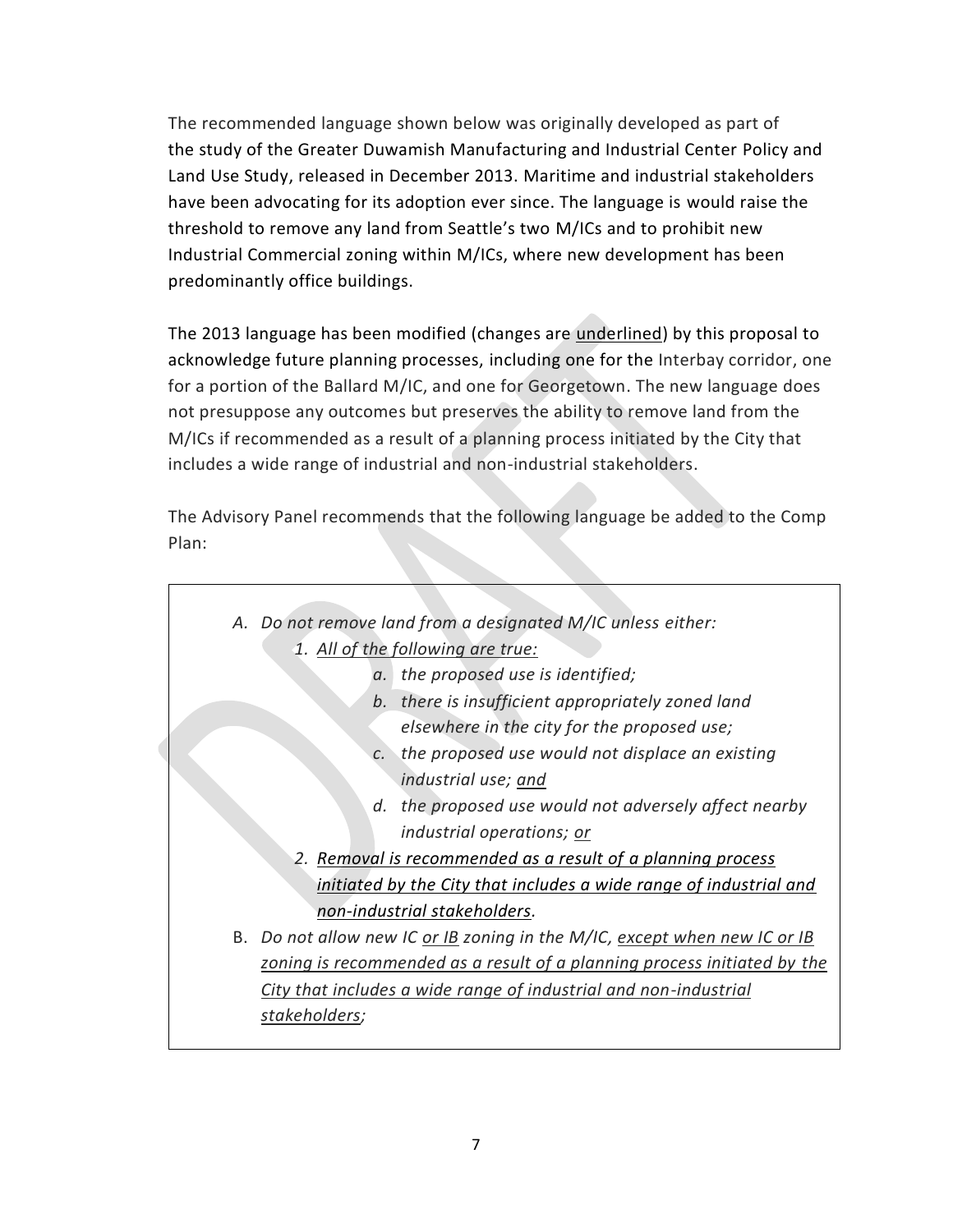# **B. Fix Platting Regulations and Size of Use Regulations to Close Loopholes That Have Resulted in Unintended Non-Industrial Development**

*Responsible Agency:* Office of Planning and Community Development (OPCD), Seattle Department of Construction and Inspections (SDCI) *Timing*: Adopted Q2 2018 *Related Work*: 2013 Duwamish MI/C Policy and Land Use Study

On December 17, 2007, City Council approved an amendment to the Land Use Code that lowered the maximum size of office and retail uses allowed in industrial zones. These changes were intended to:

- 1. Keep industrially-zoned land primarily in industrial use because industrial activities bring diversity to the City's economy and family-wage jobs to local residents;
- 2. Direct non-industrial uses to the many places outside industrial areas where the City has ample land zoned for office and retail uses; and
- 3. Maintain consistency with local and regional planning goals and policies, including the Comprehensive Plan Container Port Element.

The new rules became effective in January 2008. However, the size limits have sometimes been circumvented on large lots by dividing the property into multiple smaller lots. A single large building can even be constructed spanning these lots provided there are firewalls or other separations along lot lines.

The Advisory Panel recommends that OPCD and SDCI prepare legislation that fixes these unintended loopholes.

**C. Revise the Comprehensive Plan Future Land Use Map Amendment Process for Industrially-zoned Land within MI/Cs from Annual to Once Every Four Years**

*Responsible Agency:* OPCD *Timing*: Q2 2018

The City considers amendments to the Future Land Use Map (FLUM) annually as part of the Comprehensive Plan amendment process. For many years, the process has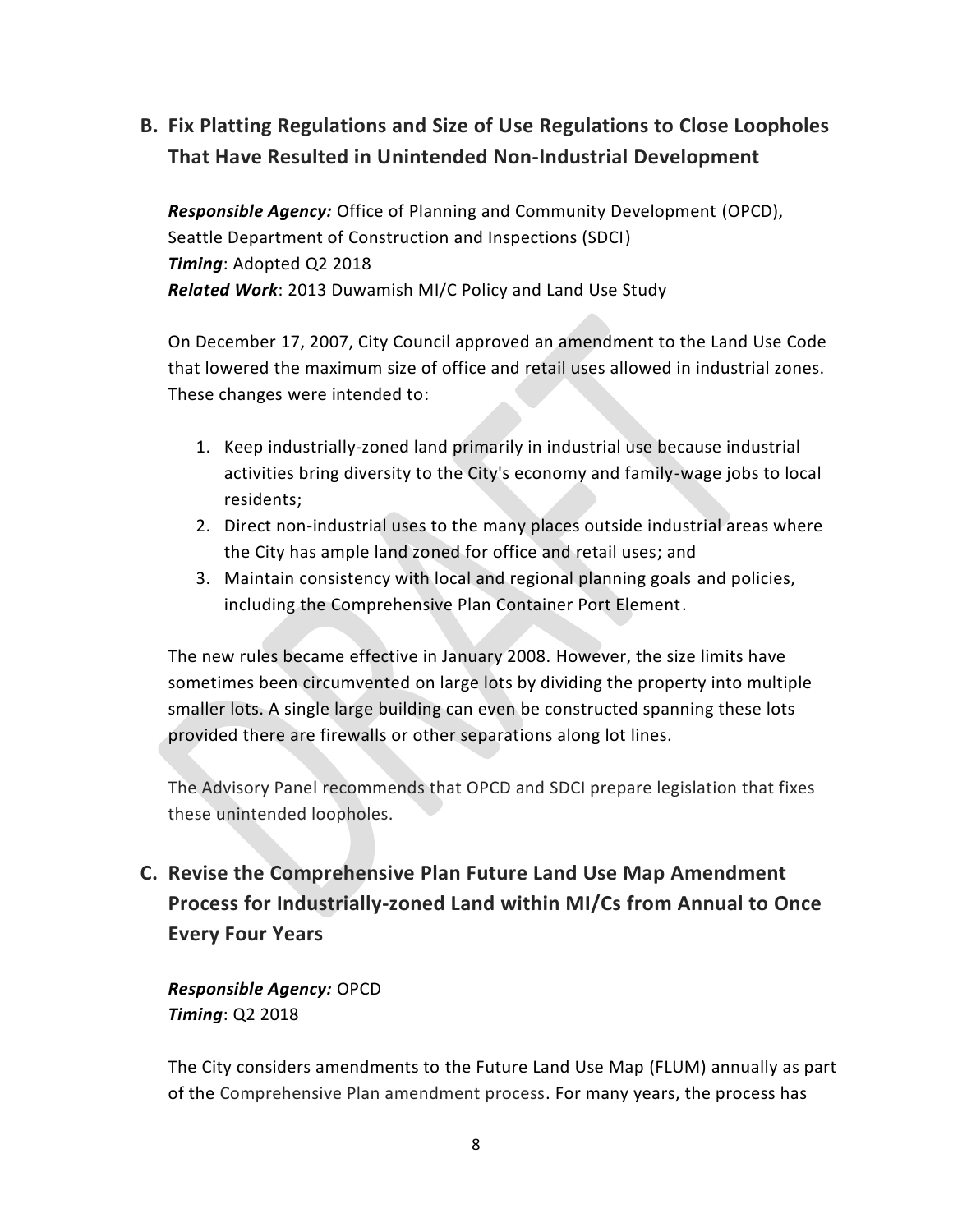yielded proposals to remove land from the MI/Cs, a required step in the process of rezoning land to a non-industrial zone. In addition, the standards governing cases in which a FLUM amendment is necessary to support a proposed rezone lack clarity.

In order to allow for more measured consideration of such requests, the Advisory Panel recommends that the FLUM amendment process for industrially-zoned land within the MI/Cs be changed from an annual process to one that occurs once every four years. The Panel further recommends that SDCI, through proposed legislation and/or Director's Rules, clarify the scenarios when a FLUM amendment is required to support a proposed rezone.

## **D. Conduct a Citywide Zoning Analysis of IC, IB, C1, and C2 Nones; and Other Industrially-zoned Land Outside of MI/Cs**

*Responsible Agency:* OPCD *Timing*: TBD (not funded)

The intent of the Industrial Buffer (IB) zone is to provide an appropriate transition between industrial areas and adjacent residential zones, or commercial zones having a residential orientation and/or a pedestrian character.

The intent of the Industrial Commercial (IC) zone is to promote development of businesses that incorporate a mix of industrial and commercial activities, including light manufacturing and research and development, while accommodating a wide range of other employment activities.

Similar to IB and IC zones, C1 and C2 zones were intended to be employment centers. The intent of the Commercial 1 (C1) zone is to promote an auto-oriented, primarily retail/service commercial area that serves surrounding neighborhoods as well as citywide or regional clientele.

The intent of the Commercial 2 (C2) zone is to promote an auto-oriented, primarily non-retail commercial area, characterized by large lots, parking, and a wide range of commercial uses serving community, citywide, or regional markets.

IB, IC, C1, and C2 zones have generally not achieved their intended purposes, especially, IC, C1, and C2 zones. Development in IC zones is dominated by single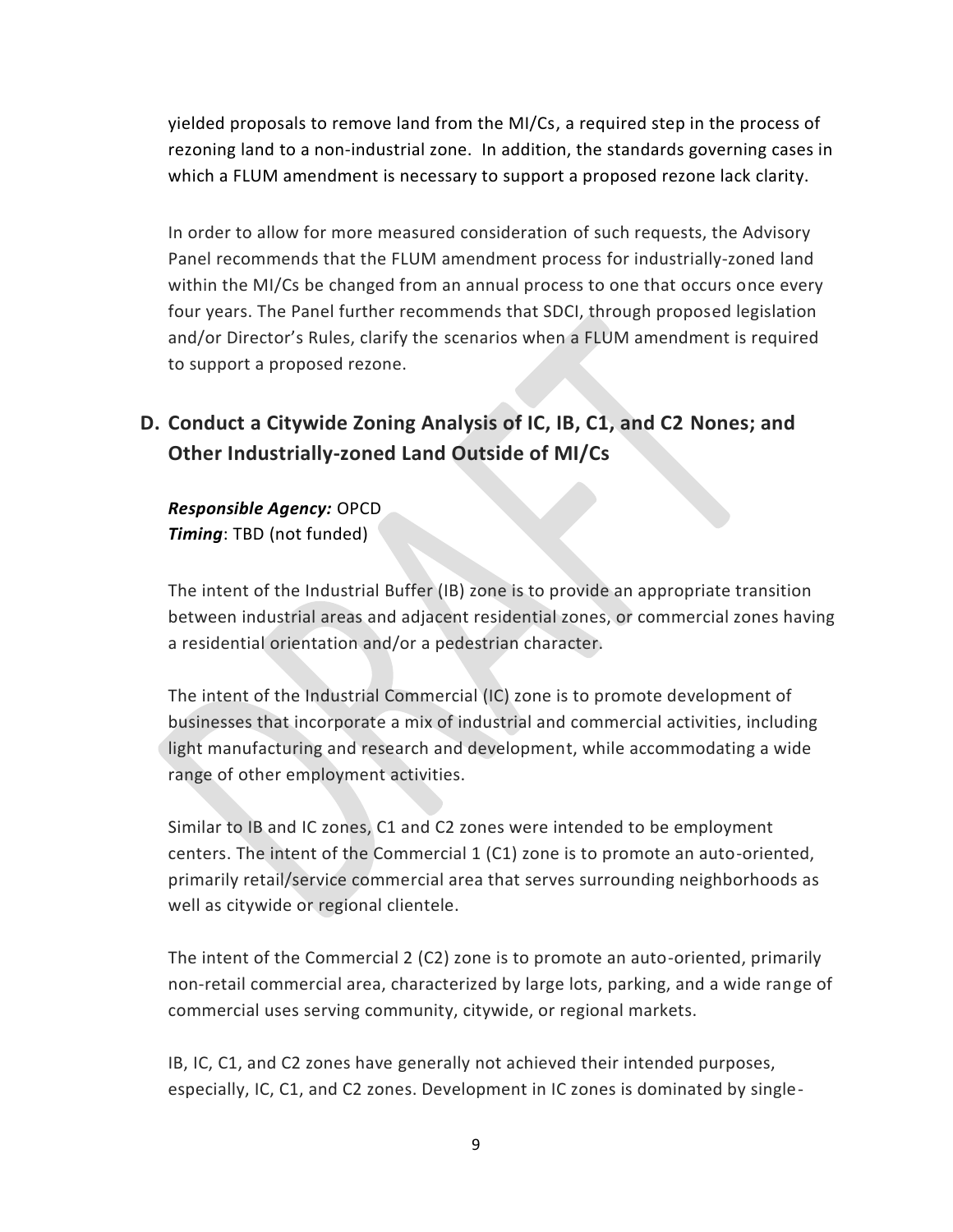tenant office buildings and has not resulted in production, distribution, and repair businesses. C1 zones function more like neighborhood commercial zones, favoring residential mixed-use buildings instead of auto-oriented commercial uses. C2 zones allow residential uses if a Conditional Use Permit is granted. Proliferation of residential uses in C1 and C2 zones reduces the amount of land available for commercial uses, thereby adding pressure on industrial zones to accommodate those commercial uses.

In addition to unintended development, many former C1 and C2 zones have been rezoned to neighborhood commercial zones to promote increased housing density in Seattle's urban centers and urban villages. To date, no analysis has been completed to determine how much land is need for auto-oriented commercial uses that support our growing population.

The Advisory Panel recommends that OPCD conduct a citywide analysis to show the effectiveness of IB, IC, C1, and C2 zoning; and other industrially-zoned land outside of the M/ICs; and to determine how much auto-oriented industrial and commercial land is needed to support current/future local and regional populations.

## **E. Explore Revisions to the Noise Ordinance in Support of Normal Maritime and Manufacturing Operations**

#### *Responsible Agency:* SDCI

*Timing*: TBD (not yet funded)

The Seattle Noise Ordinance contains rules to minimize Seattle resident's exposure to excessive noise. The ordinance:

- 1. Sets limits for exterior sound levels in residential, commercial, and industrial districts;
- 2. Specifies required quiet hours and hours during which construction and maintenance are allowed; and
- 3. Establishes guidelines for granting variances from the noise ordinance.

When noise complaints are made, noise levels are measured at complainant's property line, not from the interior of a structure. This has led to conflicts between legacy maritime and manufacturing businesses and nearby residents.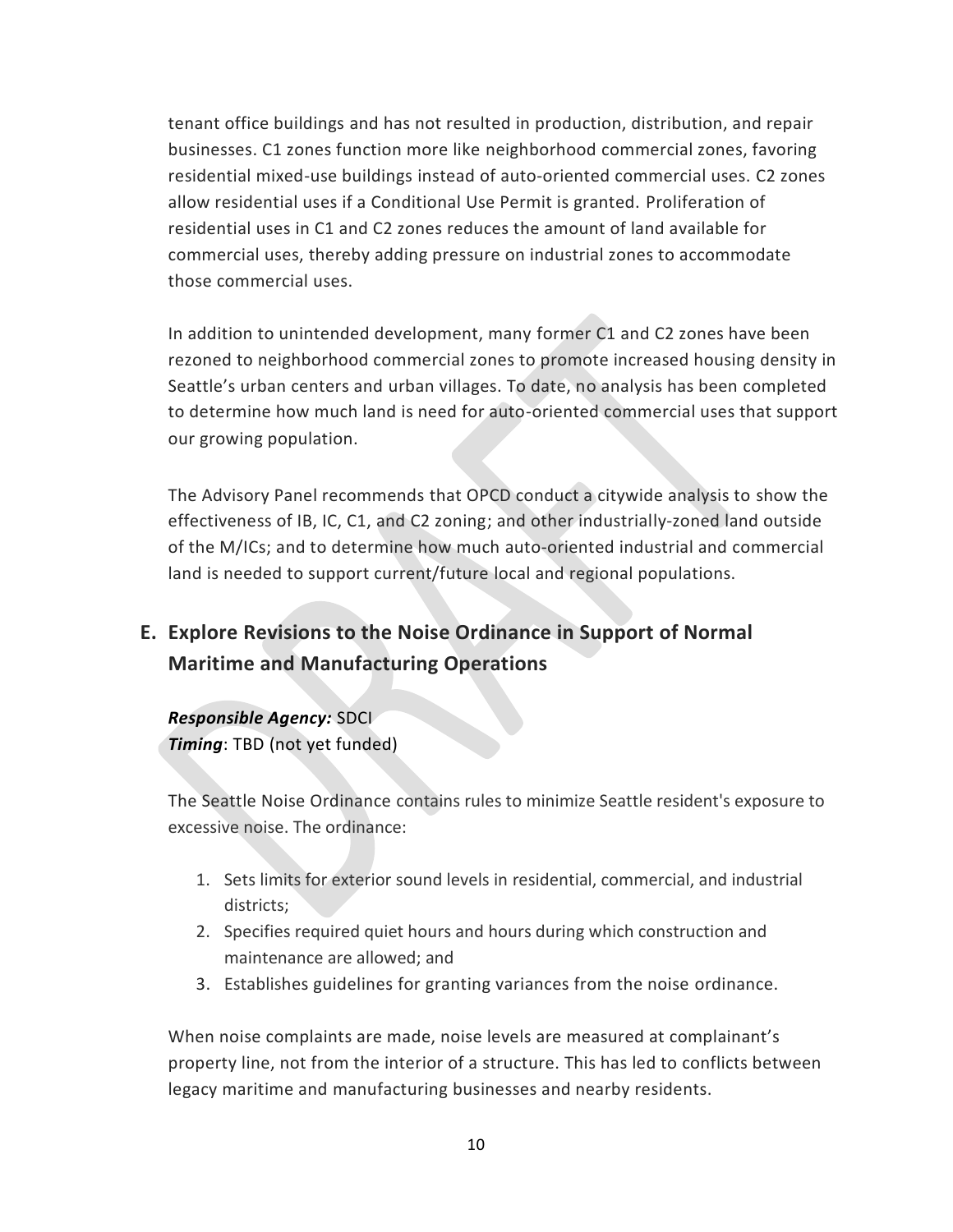The Advisory Panel recommends that SDCI explore noise code changes, including but not limited to measuring noise levels from inside a residence or business, that allow normal operations of legacy maritime and manufacturing businesses.

### **F. Increase Funding for Workforce Training Programs**

*Responsible Agency:* Office of Economic Development (OED) *Timing*: Q1 2019

In support of maritime and manufacturing job growth, the Advisory Panel recommends that OED allocate additional funding for workforce training programs. Examples include but are not limited to expanding the Core Plus Curriculum.

# **G. Re-Establish OED and SDCI Support for Maritime and Manufacturing Companies**

*Responsible Agency:* OED, SDCI *Timing*: TBD (not yet funded)

In support of maritime and manufacturing job growth, the Advisory Panel that OED re-instate a full-time Maritime and Manufacturing Advocate to attract new industrial firms to Seattle, provide individual business assistance to existing industrial firms, and to inform policy decisions that impact this key economic sector. The Advisory Panel also recommends that SDCI re-instate a part-time Industrial Permit Liaison, a position that was originally created in 2003 and has since lapsed.

### **2 SODO CONCEPT**

The SODO Concept is an innovative incentive program that would require approximately one-floor of new industrial development and allow new transit-oriented office development, while severely limiting SOV trips and related transportation impacts normally associated with office development. Factors that lead to the creation of the SODO Concept are:

1. High land costs in SODO that aren't likely to yield new, one-story industrial development;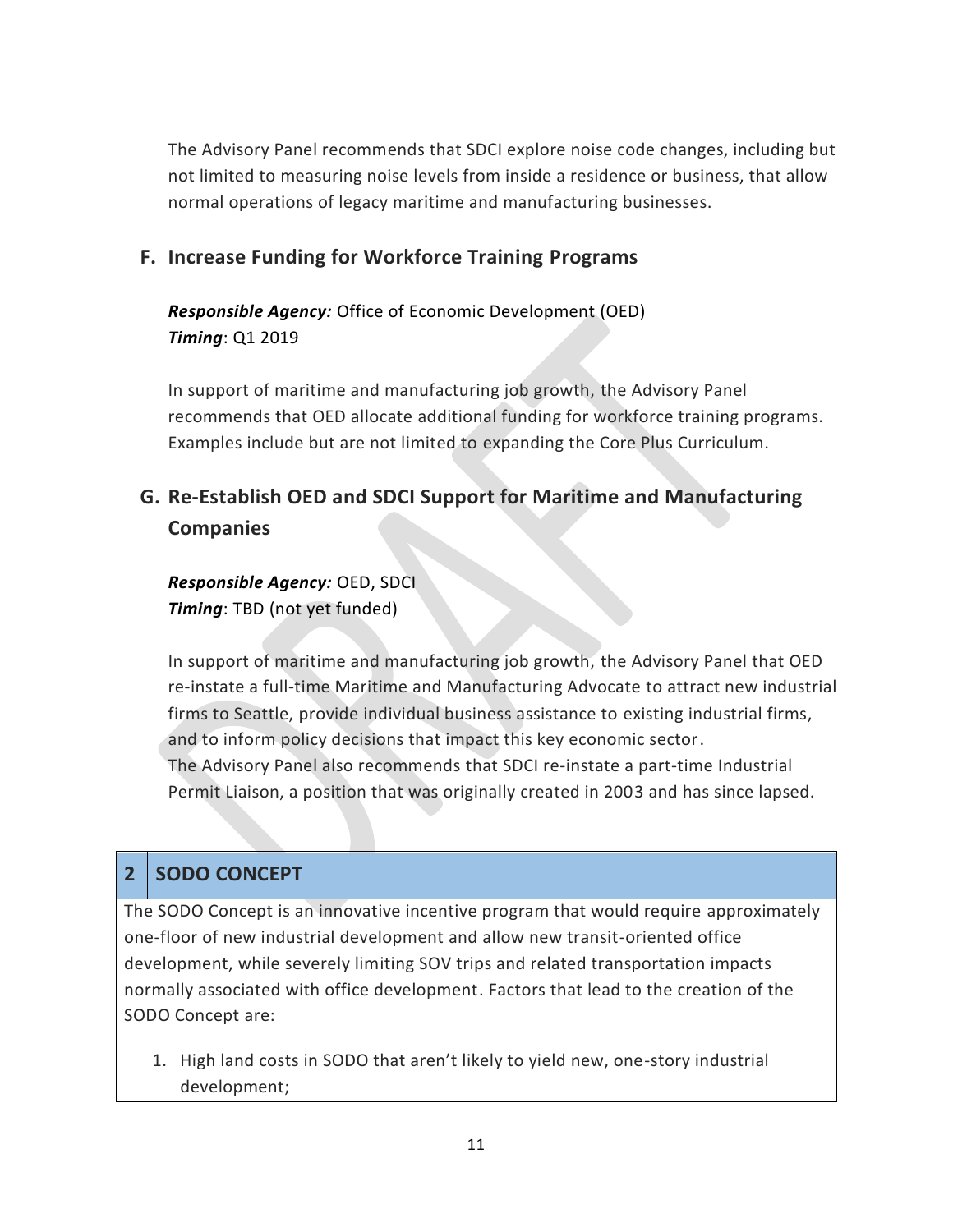- 2. Limited development sites downtown for office buildings;
- 3. Existence of two Link Light Rail Stations, Stadium Station and SODO Station, in SODO; and the potential for high-capacity bus service and additional Link Light Rail stations in SODO; and
- 4. The need to maintain and improve freight mobility in and around SODO for the Port of Seattle/Northwest Seaport Alliance and transportation, logistics, and other industrial companies.

The following recommendations outline the necessary steps to refine and implement the SODO Concept. Results from the Pro Forma, the Mobility Action Plan, and the EIS will inform the scope and rollout (i.e., geography and timing) of the SODO Concept.

## **[INSERT MAP]**

#### **A. Pro Forma Analysis**

*Responsible Agency:* OPCD, OED *Timing*: Complete Q2 2018 *Related Work*: SODO Concept EIS, SODO Concept Mobility Action Plan

OPCD and OED should complete a Pro Forma Analysis to understand which development scenario yields the best results for the SODO Concept (see attached SODO Concept Development Fees/Incentive Examples). Goals for the analysis include:

- 1. Determine the appropriate floor area ratio that should be allowed for office in SODO (when approximately one floor of industrial space is required);
- 2. Determine the appropriate transportation management fee to charge future development;
- 3. Determine the appropriate Mandatory Housing Affordability (MHA) fee to charge future development;
- 4. Determine the appropriate level of environmental building standards required for future development, and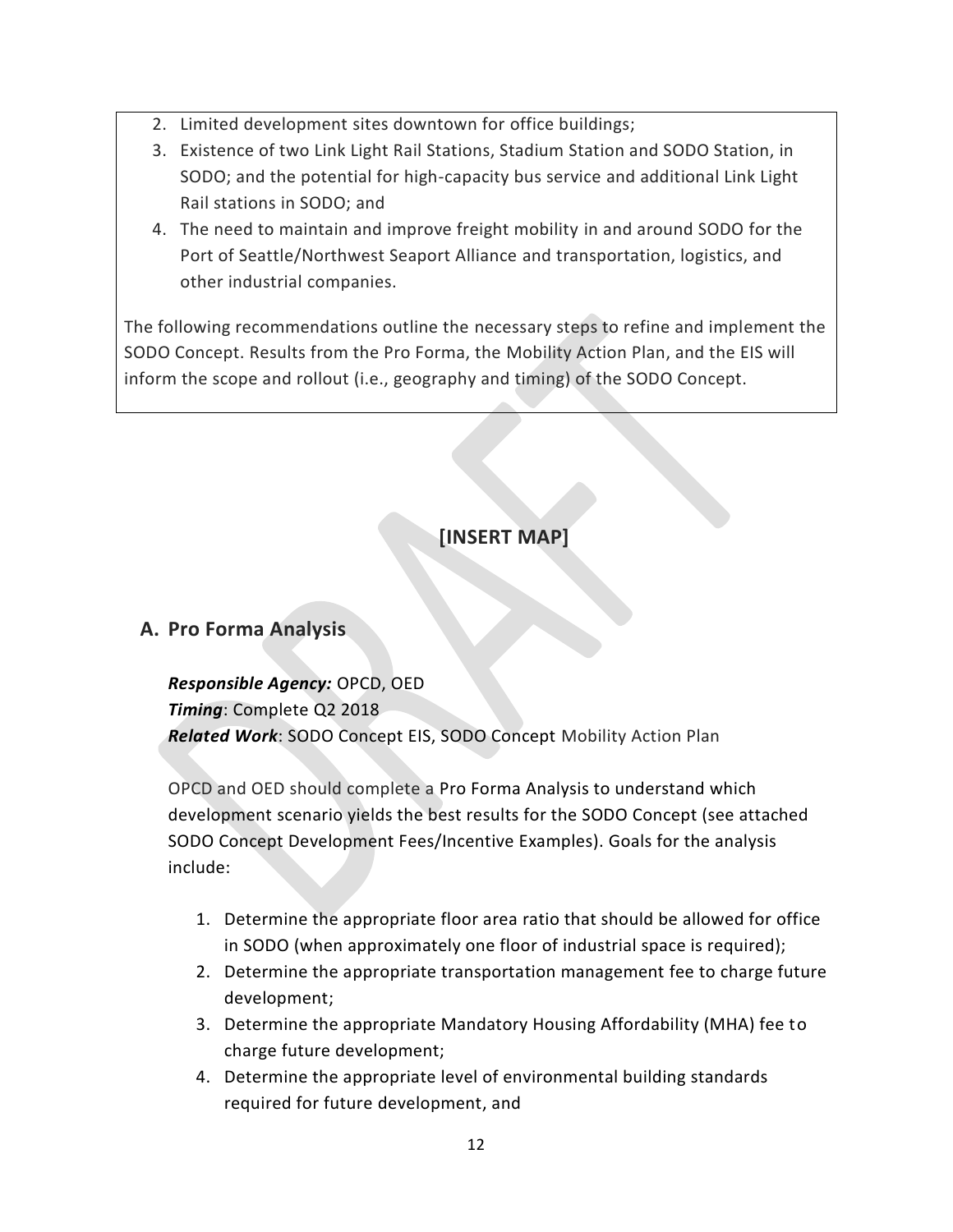5. Consideration of development costs in SODO associated with soil conditions, environmental contamination, and high water table.

#### **B. Mobility Action Plan**

*Responsible Agency:* Seattle Department of Transportation (SDOT) *Timing*: Complete Q2 2018 *Related Work*: SODO Concept EIS, SODO Concept Pro Forma Analysis

SDOT should complete a Mobility Action Plan to understand what transportation management tools should be implemented to severely limit SOV and other nonfreight trips, and to identify physical and programmatic improvements that will improve freight mobility in the area. This should include the creation of a transportation management program to collect, prioritize, and administer transportation development fees generated by future development.

The Mobility Action Plan should include a disciplined technical analysis of the potential for future office uses in SODO to achieve downtown SOV rates using widely accepted mode share models.

The Advisory Panel and City staff acknowledge that, if the SODO Concept is applied within a quarter mile or half mile of Stadium Station and SODO Station, that the following transportation management solutions will be necessary:

- 1. Strict parking maximums for office uses;
- 2. On-street parking management that allows industrial activities (e.g., parking and loading) to continue in the right-of-way; and
- 3. Use of fees generated by the incentive program to make freight mobility and safety improvements for all modes in SODO.

The Advisory Panel and City staff further acknowledge that, if the SODO Concept is applied beyond a half mile of Stadium Station and SODO Station:

1. More aggressive transportation management solutions, including but not limited to increased Metro bus service, a SODO bus circulator, toll roads, freight-only roads/lanes, freight bypasses, etc., must be used to connect future workers with high-capacity transit and improve mobility in and around SODO; and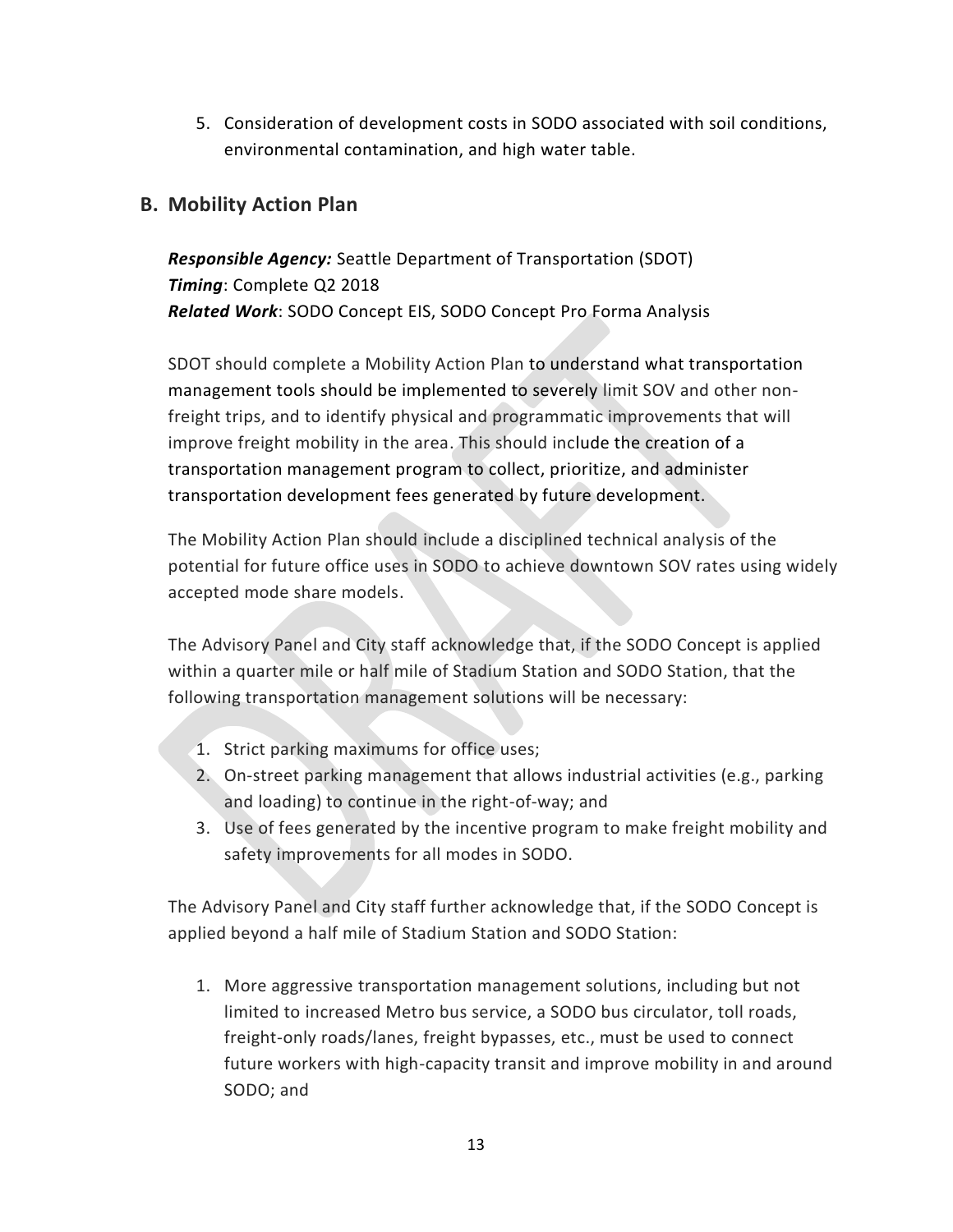2. Necessary transportation solutions must have dedicated funding and completed implementation plans prior to the adoption of regulations that would allow SODO Concept development beyond .5 miles from Stadium Station and SODO Station.

### **C. Environmental Impact Analysis (EIS)**

*Responsible Agency:* OPCD *Timing*: Complete Q4 2018 *Related Work*: SODO Concept Pro Forma Analysis, SODO Concept Mobility Action Plan

OPCD should complete an EIS to examine the impacts of allowing significantly more office development in SODO than is allowed under current regulations. The EIS should explore the SODO concept under a variety of different geographies and allowable floor area ratios.

The EIS may also include environmental analysis of Citywide Industrial Protections and considerations for formalizing an "auto row" along Airport Way S.

#### **3 Georgetown**

The Industrial Lands Land Use and Employment Study recognized portions of Georgetown as a "notable area," where high concentrations of non-industrial uses exist. However, no consensus on land use and zoning issues surfaced through the Industrial Land Advisory Panel process. The Advisory Panel was made aware of general concerns regarding zoning in all of Georgetown, even outside of the "notable area," by the Georgetown Community Council.

#### **A. Complete Georgetown Land Use and Zoning Study**

*Responsible Agency:* OPCD/OED *Timing*: TBD (not funded) *Related Work*: Citywide Zoning Analysis of IC, IB, C1, and C2 Zones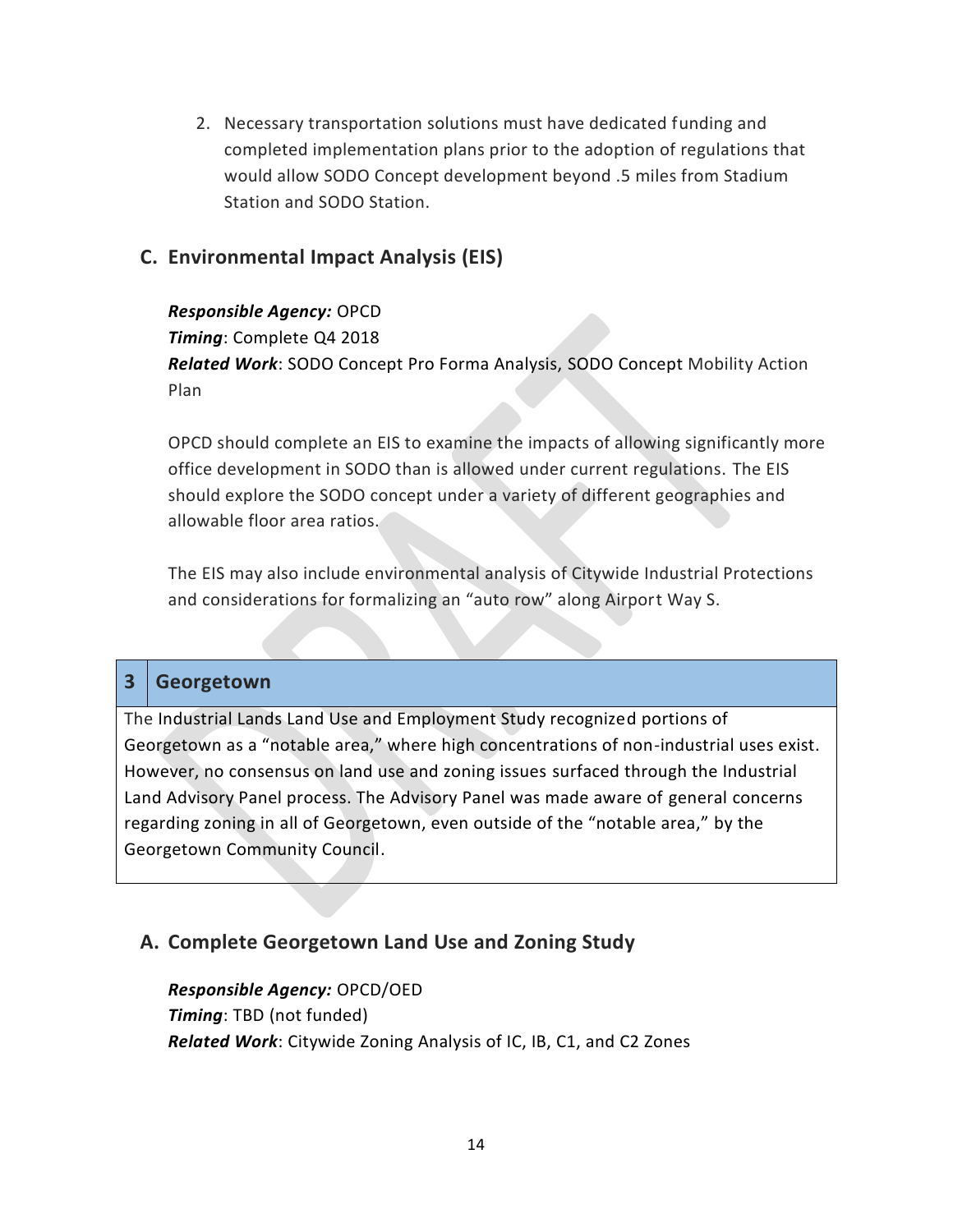The Advisory Panel recommends that City staff conduct a land use and zoning study that will evaluate potential new land use designations and new zoning regulations within the boundaries of the Georgetown neighborhood.

In support of the land use and zoning study, and subsequent recommendations, the City will form a Georgetown task force to include stakeholders such as:

- 1. Georgetown Community Council;
- 2. Georgetown Merchants Association;
- 3. Seattle Design Center
- 4. Area property owners;
- 5. Area business owners;
- 6. Port of Seattle
- 7. Workforce/labor advocates

**[INSERT MAP]**

# **B. Complete Georgetown Mobility Plan and Prioritize Plan Implementation**

*Responsible Agency:* SDOT *Timing*: Plan complete Q4 2017 *Related Work*: Freight Master Plan, Pedestrian Master Plan, Bicycle Master Plan

The Advisory Panel recommends that SDOT complete the Georgetown Mobility Plan, a study that was asked for by the community during the development of the Freight Mobility Plan (FMP). The Study recommendations will improve connections for residents to parks, employees to dining and amenities, and provides increased safety and predictability for all users, including freight mobility.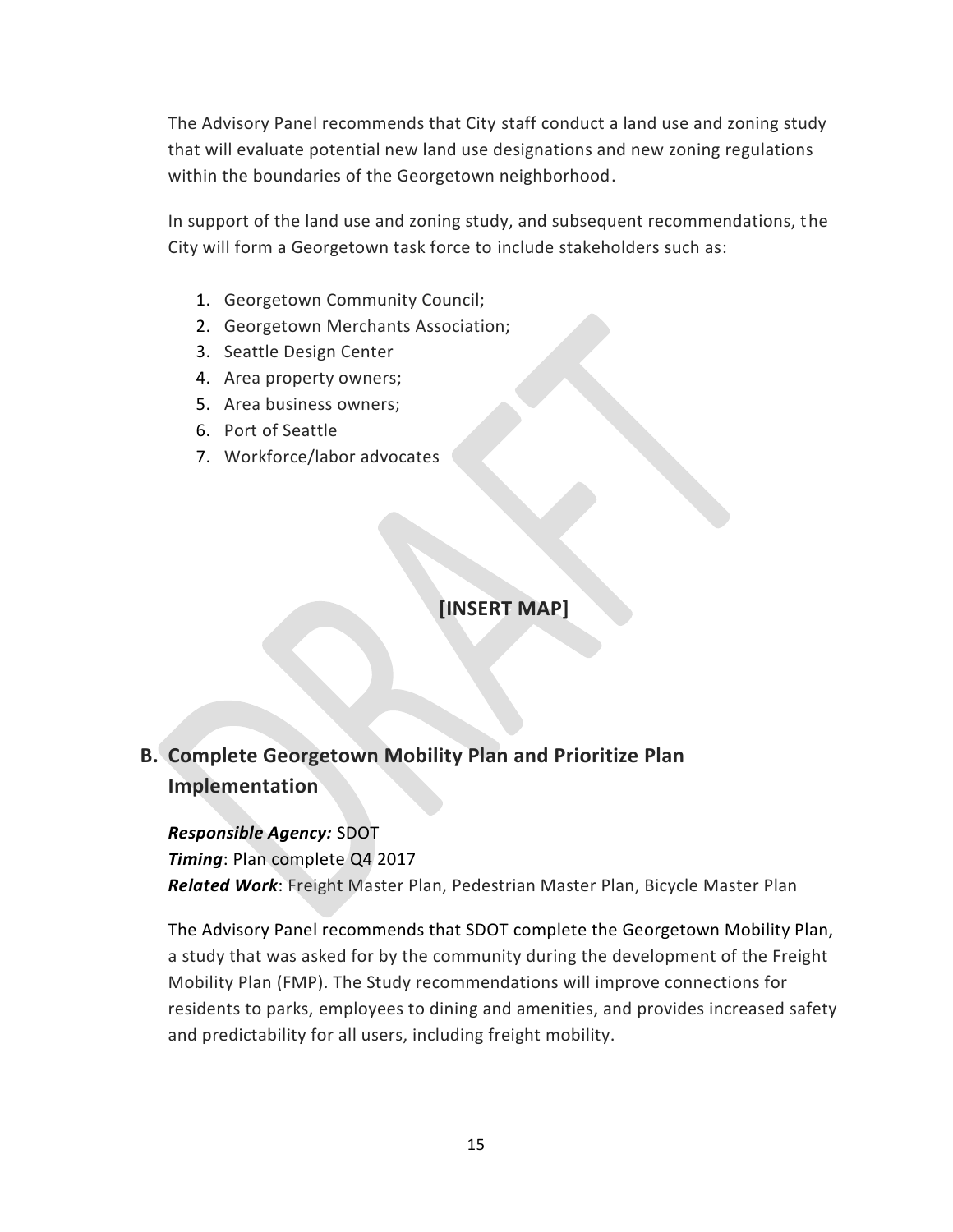SDOT should prioritize funding for the near-term projects outlined in the Georgetown Mobility Study, as resources allow, including a trail connection between Georgetown and South Park and speed reduction and safety improvements along Airport Way South, provided that such improvements don't impact freight mobility.

### **4 Interbay Corridor**

The Ballard-Interbay Corridor Land Use Corridor Study (attached) was initiated in 2012 and continued until April of 2013, including a stakeholder process and a series of public meetings. Preliminary zoning and land use recommendations were drafted on April 3, 2013 but a final report was never issued. The only legislative outcome was a small change to the Comp Plan Future Land Use Map that removed a parcel on the north side of QFC block in Interbay from the MIC.

The planning principals identified as part of the 2012/2013 study are still valid and the need for a long view of future land use and zoning in Interbay is still needed.

*Responsible Agency:* OPCD/OED/SDOT *Timing*: TBD (not yet funded)

**[INSERT MAP]**

The Advisory Panel recognizes that the Interbay corridor<sup>2</sup> is already a high-capacity transit corridor, connecting neighborhoods north of the ship canal directly to

- South of the Ballard Bridge
- East of BNSF tracks
- West of 14<sup>th</sup> Ave. NW
- North of Denny Way

<sup>2</sup> \*Interbay corridor is defined as: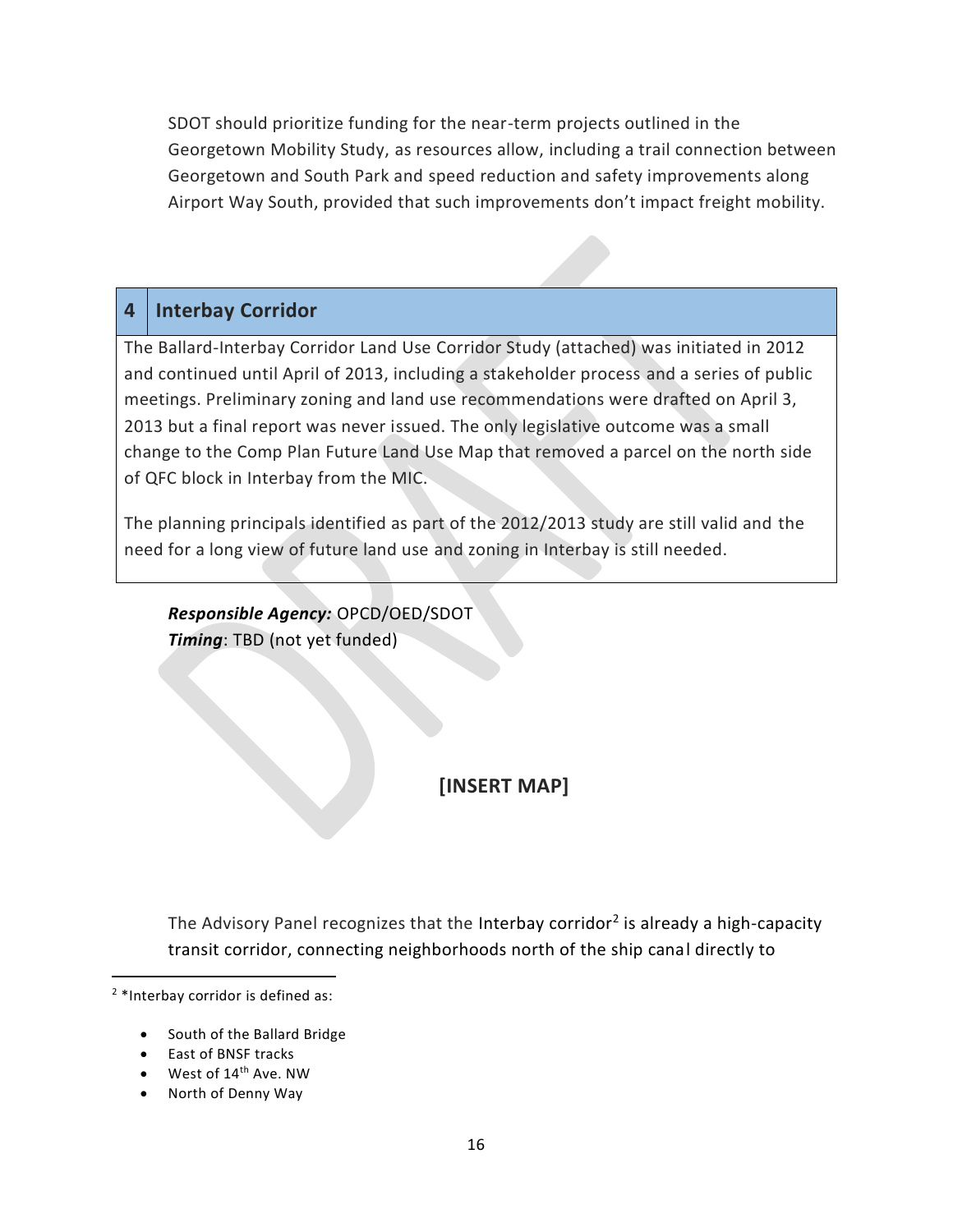downtown Seattle. Voters approved Sound Transit 3 last fall, which includes light rail from Ballard through downtown to West Seattle with stations along the Interbay corridor. Rapid Ride already exists on along the Interbay corridor

Since City Council passed a rezone in 2008 along Dravus Street, nearly all of the buildable sites have been used to create new multifamily housing, all within a block of the Dravus Street Rapid Ride station and possible future Sound Transit station stop. Without an updated zoning plan, the Interbay corridor is likely continue to develop low-density, larger box retail or self-storage.

Ensuring north/south mobility for  $15<sup>th</sup>$  Ave NW is paramount for freight mobility. The legislature may pass a one-year PDA to review possible long-term uses (including workforce housing) for the 30-acre Armory site in Interbay. This work is scheduled to be complete in 2018.

The Advisory Panel recommends that City staff conduct a land use and zoning study of the Interbay corridor. Existing industrial uses should be accommodated and the study area should not include Port of Seattle or BNSF property. The study and accompanying zoning recommendations should be completed by December 2018.

Additionally, the zoning recommendations must be accompanied with an implementation plan that includes input from Central Staff, OED, OPCD, SDCI and the Mayor's Office.

The City should coordinate with Sound Transit, given their plans to conduct an EIS and community engagement for ST3 (an 18-month process slated to begin in January 2018).

The Industrial Lands Advisory Panel recommends that the Interbay Task Force to include stakeholders such as:

- 1. North Seattle Industrial Association
- 2. NAIOP Commercial Real Estate Development Association
- 3. Property owners
- 4. Neighborhood leaders
- 5. Business operators
- 6. Transit advocates
- 7. National Guard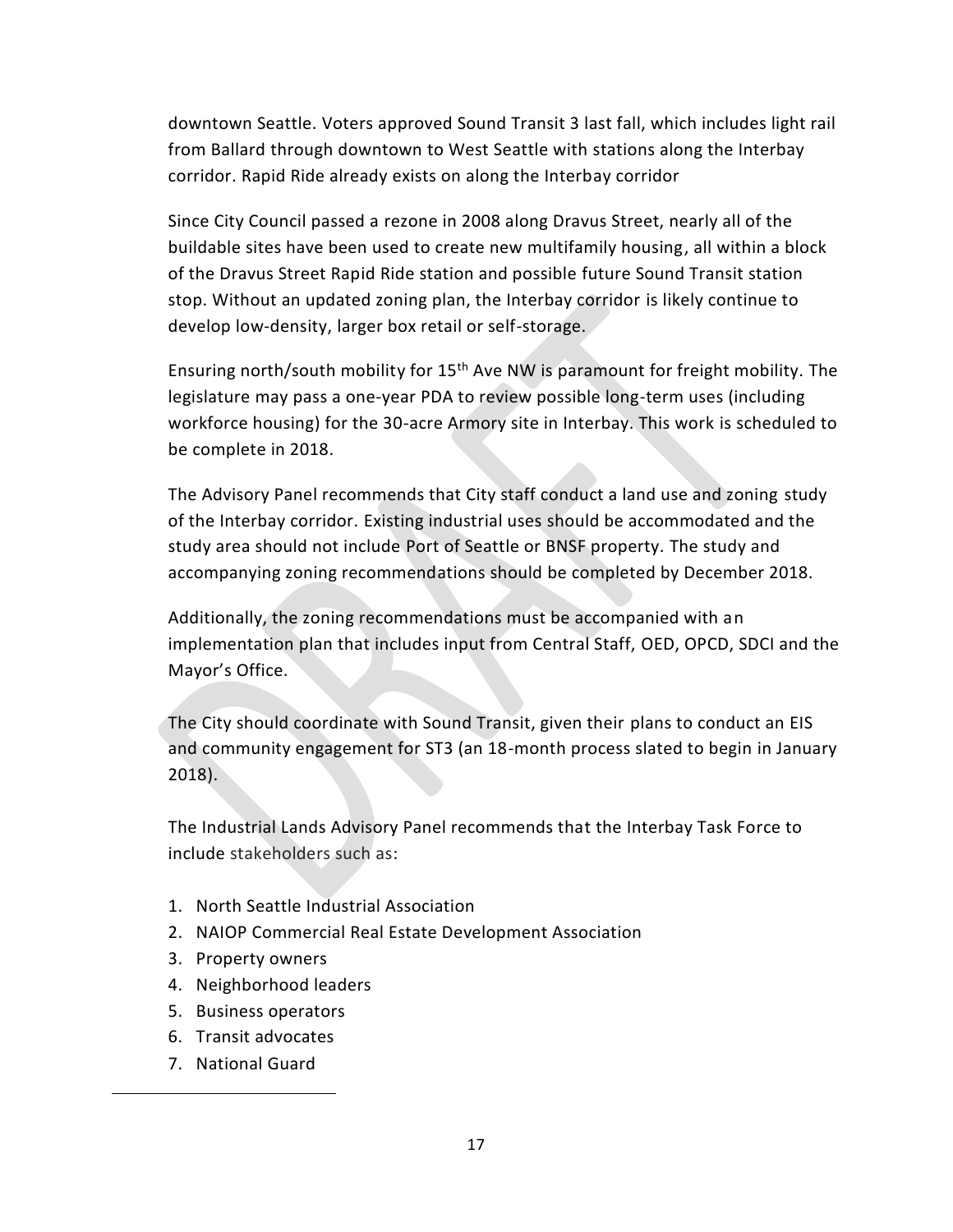- 8. Washington State Department of Commerce
- 9. Port of Seattle
- 10. Workforce/labor advocates
- 11. BNSF

It is anticipated that most of the work will focus on the area north of Magnolia Bridge, and recommended that additional stakeholders be engaged for the portion of the work that focuses on the area south of the bridge. Those additional participants could include:

- 1. Business operators (e.g., Expedia, Puget Sound Energy)
- 2. Business owners (e.g., TacoTime and Starbucks)
- 3. Property owners (e.g., Art Hayes)

### **5 Ballard**

The Industrial Lands Land Use and Employment Study recognized portions of Ballard as "notable areas," where high concentrations of non-industrial uses exist. However, no consensus on land use and zoning issues surfaced through the Industrial Land Advisory Panel process. Consensus was reached by the Advisory Panel for further study of the IB zone located within BINMIC east of 15th Ave NW, north and south of the Ship Canal, and outside of the Shoreline Environment. The study area would include the "notable areas" identified in the Study and IB zoned land located outside of the "notable areas."

*Responsible Agency:* OPCD/OED *Timing*: TBD (not funded)

### **[INSERT MAP]**

The Advisory Panel recommends that City staff conduct a land use and zoning study of land zoned IB that is located within BINMIC east of 15th Ave NW, north and south of the Ship